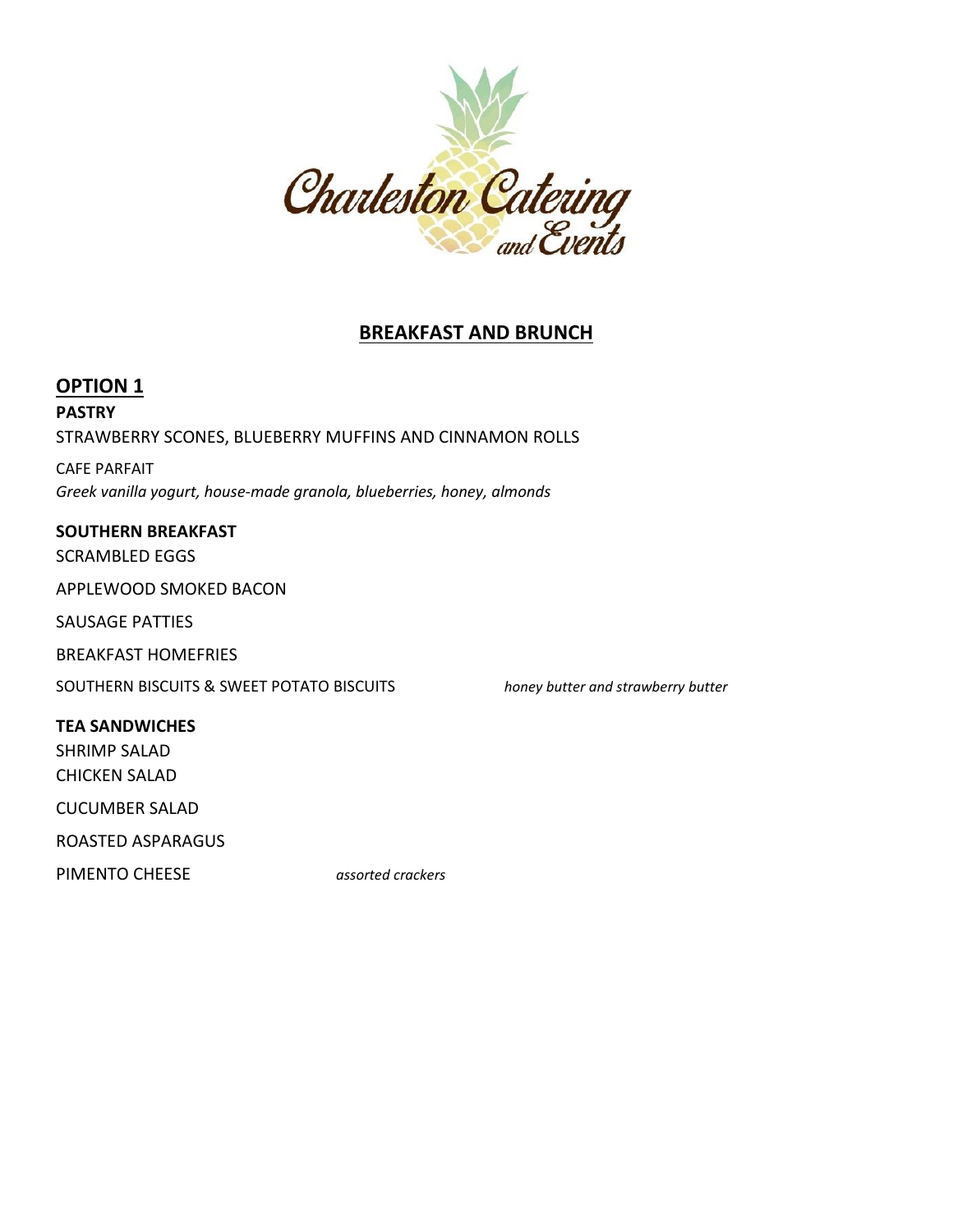# **OPTION TWO**

### **SWEET AND SAVORY BISCUIT BAR**

ASIAGO HERB, ROSEMARY, SWEET POTATO, SOUTHERN BISCUITS Toppings: *red pepper jelly, fig preserves, grainy mustard, strawberry jam, raspberry preserves, honey butter, pimento cheese, fontina, bleu cheese, cheddar cheese sausage gravy, fried chicken, country ham, Applewood smoked bacon*

**BENEDICTS** (chef preparing to order) TRADITIONAL BENEDICT *English muffin topped with Canadian bacon, poached eggs and hollandaise*

AMBER'S CHOICE *crab cake topped with poached eggs, shrimp and kielbasa hollandaise*

PIMENTO CHEESE GRITS

#### **BUILD YOUR OWN CROISSANTS**

*specialty chicken salad, tuna salad, shrimp salad, lettuce & tomato with potato chips & pickles*

SAVORY SOUTHERN TOMATO PIE *with fresh basil, three cheeses*

## **OPTION THREE**

#### **CHILLED OVERNIGHT OATS**

"BERRY OATS" *toppings of strawberries, blueberries, toasted almonds*

"ELVIS OATS" *peanut butter, dark chocolate, bananas*

## **SHRIMP AND GRITS STATION**

*pimento cheese stone ground grits with tomato cream sauce & Tasso gravy*  Toppings: *bacon, green onion, asiago, cheddar*

SCRAMBLED EGGS

APPLE WOOD SMOKED BACON

SOUTHERN BISCUITS & SWEET POTATO BISCUITS *honey butter and strawberry butter*

**BRIOCHE FRENCH TOAST** *caramelized bananas, candied pecans, caramel syrup*